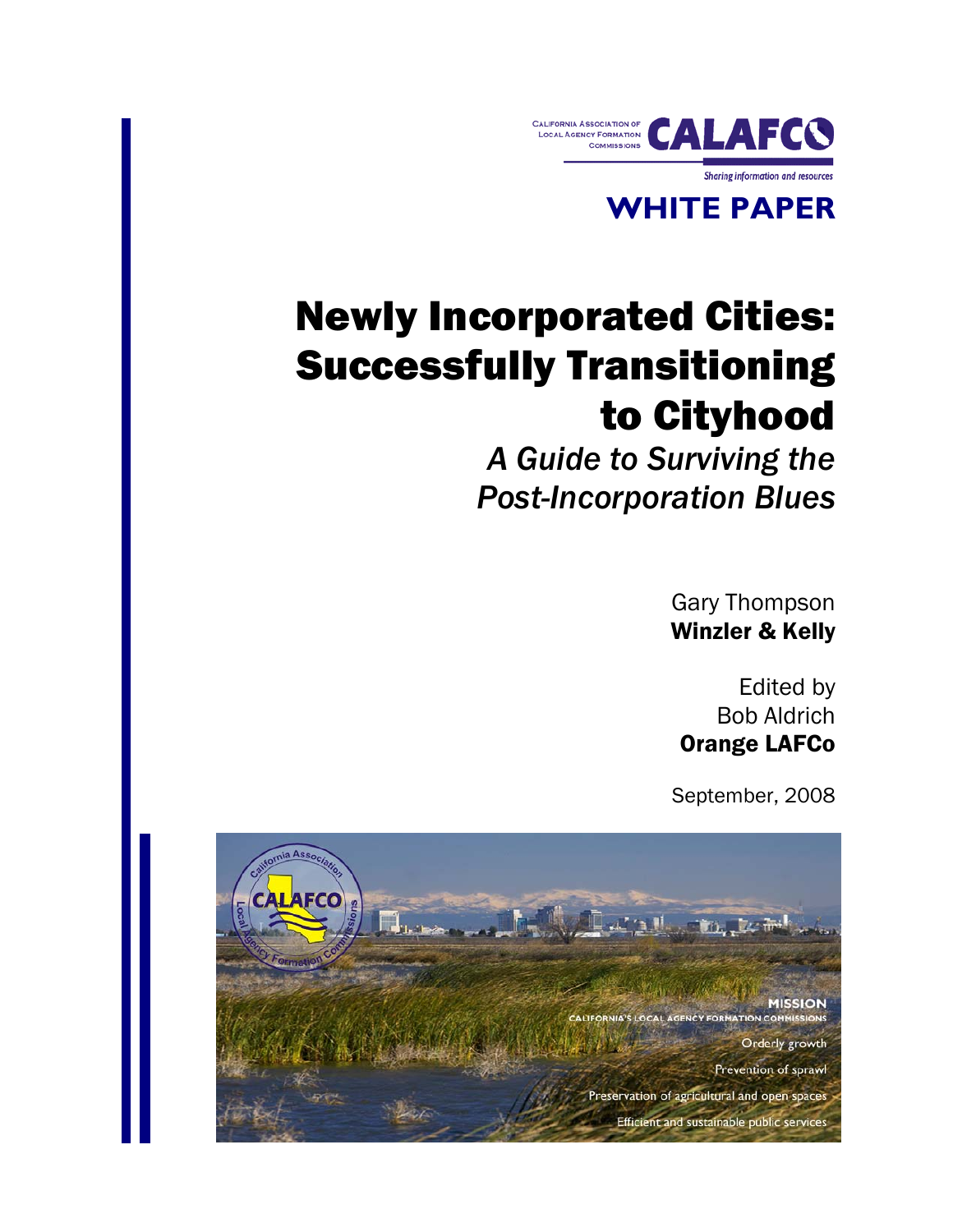

*Prepared as a service to CALAFCO members*

© 2008. California Association of Local Agency Formation Commissions. All rights reserved.

For information on reprints, please contact: California Association of Local Agency Formation Commissions 801 12<sup>th</sup> Street, Suite 611 Sacramento, CA 95814

916/442-6536

**www.calafco.org**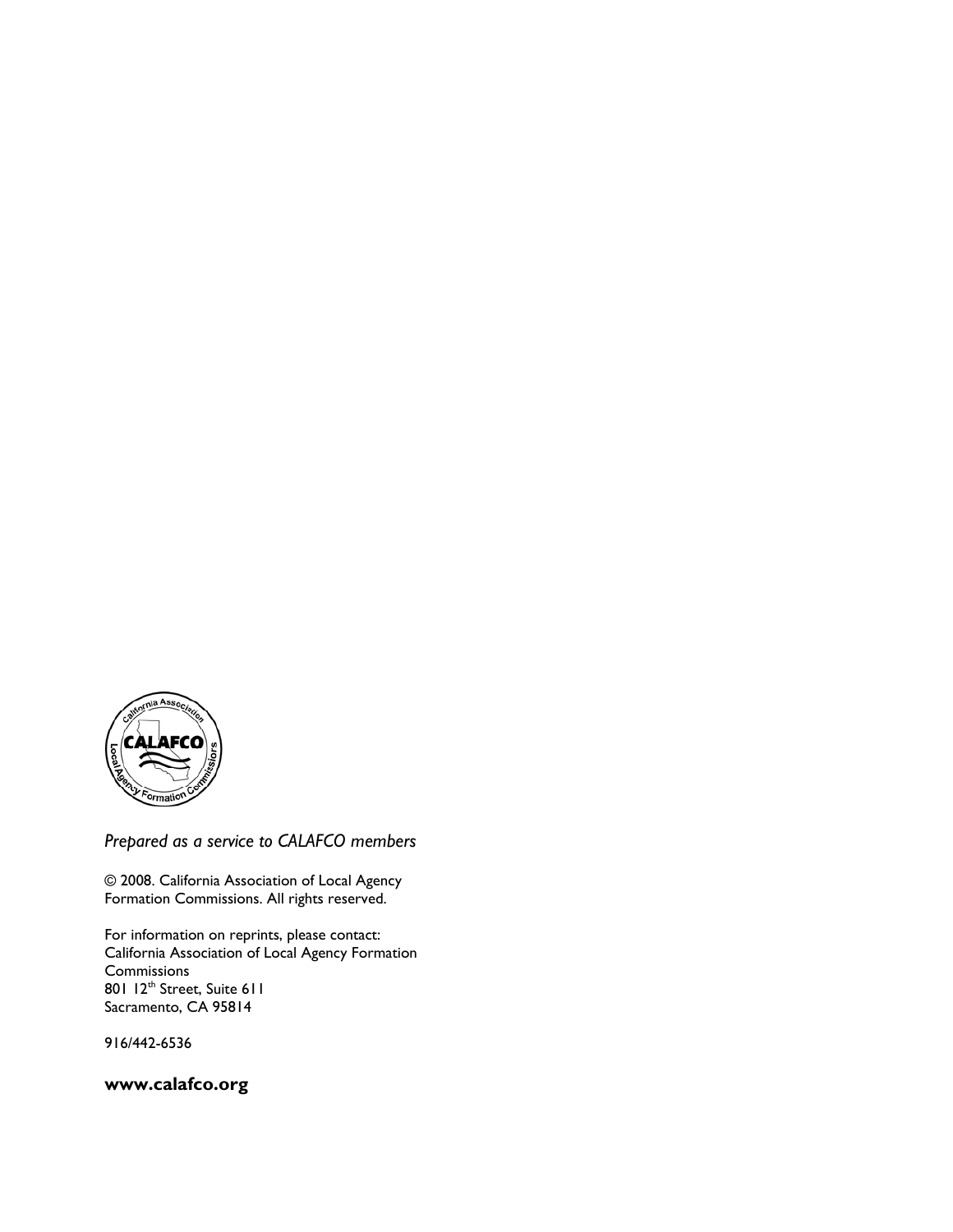## Newly Incorporated Cities: Successfully Transitioning to Cityhood

## (A Guide to Surviving the Post-Incorporation Blues)

## INTRODUCTION

So the incorporation election was successful and a new city is formed. Congratulations! After the traditional election night celebration winds down, the long-winded "thank you" speeches mercifully end, and the last champagne bottle is emptied, the real work for transitioning to cityhood begins. How to start? To many, this seems like a daunting and complicated process for some very valid reasons: (1) your "city" does not really become a city until the effective date; (2) your city has no money; and, (3) your city cannot legally enter into contracts or collect revenues. What is a "city in waiting" really supposed to do?

This guide is designed to provide a general overview of how newly incorporated cities can effectively use the time between the incorporation election date and the new city's effective date to help ensure a smooth transition into cityhood. This is not a comprehensive guide, and you should always consult with legal counsel. This guide, however, will provide you with some time-tested advice and information to at least get you started on the transition process.

For reference, this guide is divided into five major sections: (1) Introduction; (2) Key Terms; (3) Pre-Incorporation Transition Period; (4) Effective Date of Incorporation Tasks; and (5) Post-Incorporation Transition Period.

## KEY TERMS

Here are a few key terms that will be used throughout this guide:

#### *Effective Date of Incorporation*

The "Effective Date of Incorporation" is the date identified in the LAFCo approving resolution as the new city's first "official" day. This is the day that all municipal, legislative and police power functions officially transfer to the new city. Although there's much work to do getting the new city ready for its "opening day", prior to the effective date, the county and any effective agency remain responsible for all governmental functions.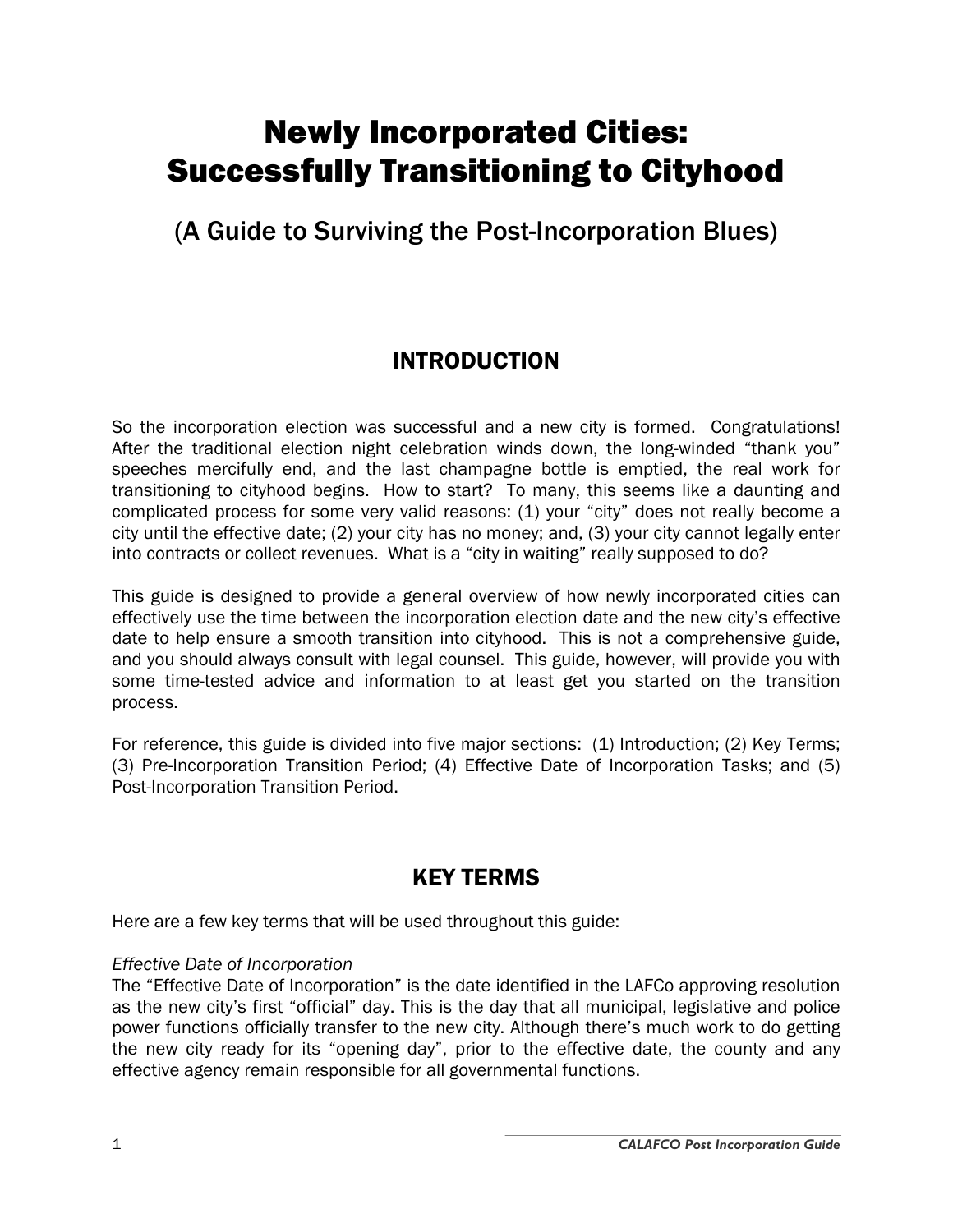#### *Pre-Incorporation Transition Period*

There are two periods of time that encompass a new city's "transition period": (1) the Pre-Incorporation Transition Period and (2) the Post-Incorporation Transition Period. The Pre-Incorporation Transition Period is that period of time between the incorporation election and the "Effective Date of Incorporation".

#### *Post-Incorporation Transition Period*

The Post-incorporation Transition Period is that period of time between the "Effective Date of Incorporation" and the end of that current fiscal year, at which time all service responsibility transitions to the new city. This transition period can be as long as one full fiscal year, or as little as a few months of the fiscal year, depending on the timing of the effective date.

### PRE-INCORPORATION TRANSITION PERIOD

Prior to the city's effective date, the council-elect should develop an overall plan and organizational structure for the city's operation, including a transition plan for all municipal services. Although each county and new city will have their own unique requirements for transitioning services, there are several items of a general nature that will apply to all new cities:

- The new city should coordinate with their LAFCo to ensure that all necessary filings have been completed with the state to accurately identify the city's official jurisdictional boundary, population count, and property and sales tax revenue allocations.
- The new city has no legal standing until the Effective Date of Incorporation.
- The county obligation to transition services does not begin until the Effective Date of Incorporation, and the county cannot legally transfer any service until that time.
- The county must ensure that its revenue/cost tracking processes for determining the net cost of Transition Period services are in place to begin tracking on the Effective Date of Incorporation.
- The county is required to continue processing all development and other types of applications until the Effective Date of Incorporation unless the applicant requests a delay. The city can impose a delay on processing applications only during the Post-Incorporation Transition Period after the Effective Date of Incorporation. Information should be made available at the County's "public counter" explaining this to avoid confusion on the part of applicants.

#### Pre-Incorporation Transition Period Checklist

The new city and the city council-elect will have a variety of responsibilities that should be completed to prepare for the city's first day of operation. Below is a general "checklist"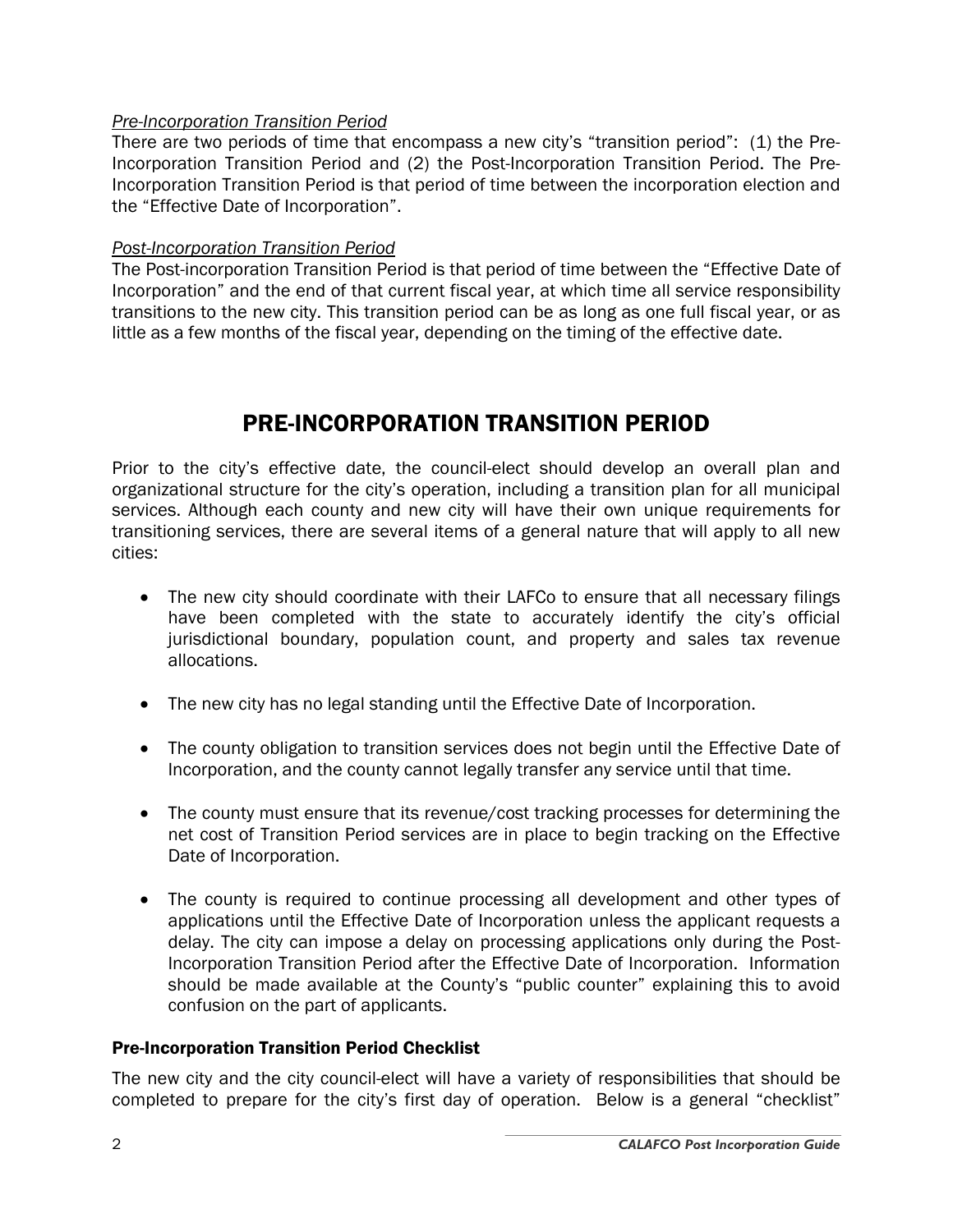which identifies key activities. (Again, these tasks should be tailored to each new city depending on specific circumstances and the affected agencies involved.)

- $\Box$  Interview candidates for position of Interim City Manager.
- $\Box$  Interview candidates for position of Interim City Attorney.
- $\Box$  Interview candidates for administrative support and/or Interim City Clerk.
- $\Box$  Draft procedures for establishing the Office of City Treasurer (if not elected).
- $\Box$  Verify the LAFCo recorded certificate of completion of the incorporation is filed with the State Board of Equalization and the County Assessor.
- $\Box$  Verify appropriate filings are complete with the State Board of Equalization for sales and property tax allocations.
- $\Box$  Begin researching potential banking relationships, draft an initial investment policy and inquire a about the establishment of a loan/line of credit.
- $\Box$  Research insurance coverage and surety bonds, and identify risk management alternatives.
- $\Box$  Verify that all ordinances, resolutions and codes are identified and ready for adoption on the Effective Date of Incorporation. (Please refer to the list of resolutions/ ordinances in the "Effective Date of Incorporation Tasks" section of this Guide.)
- $\Box$  Draft resolutions for public health, filing of documents, collection of sales and other taxes, boundary maps, etc.
- $\Box$  Draft guidelines for Planning Agency function.
- $\Box$  Draft set of City Council procedural matters.
- $\Box$  Draft interim procedural processes, documents, and forms for city operations.
- $\Box$  Research locations for temporary city hall offices and meeting space for use during the transition period.
- $\square$  Locate furniture, fixtures and equipment for office operations.
- $\Box$  Verify that temporary space is available and in operation on the city's first day.
- $\Box$  Identify information management needs and establish temporary system.
- $\Box$  Identify telecommunication and computer needs, purchase equipment and implement system.
- $\Box$  Identify and develop draft City website and email requirements.
- $\Box$  Coordinate with the various County departments regarding contracts, MOUs, costs, transition and support service requirements.
- $\Box$  Develop a preliminary service transition plan for services city desires to transfer immediately.
- $\Box$  Meet and coordinate with other applicable affected agencies regarding services, contracts, MOUs, legislative requirements, etc.
- $\Box$  Develop a preliminary budget for the Transition Period Fiscal Year.
- $\Box$  Initiate contact with respective area Council of Governments, Transportation Authorities/Commissions, Joint Powers Authorities and other local agencies that provide revenues/services to the new city.
- $\Box$  Provide contact information of key staff to all local agencies, including LAFCo.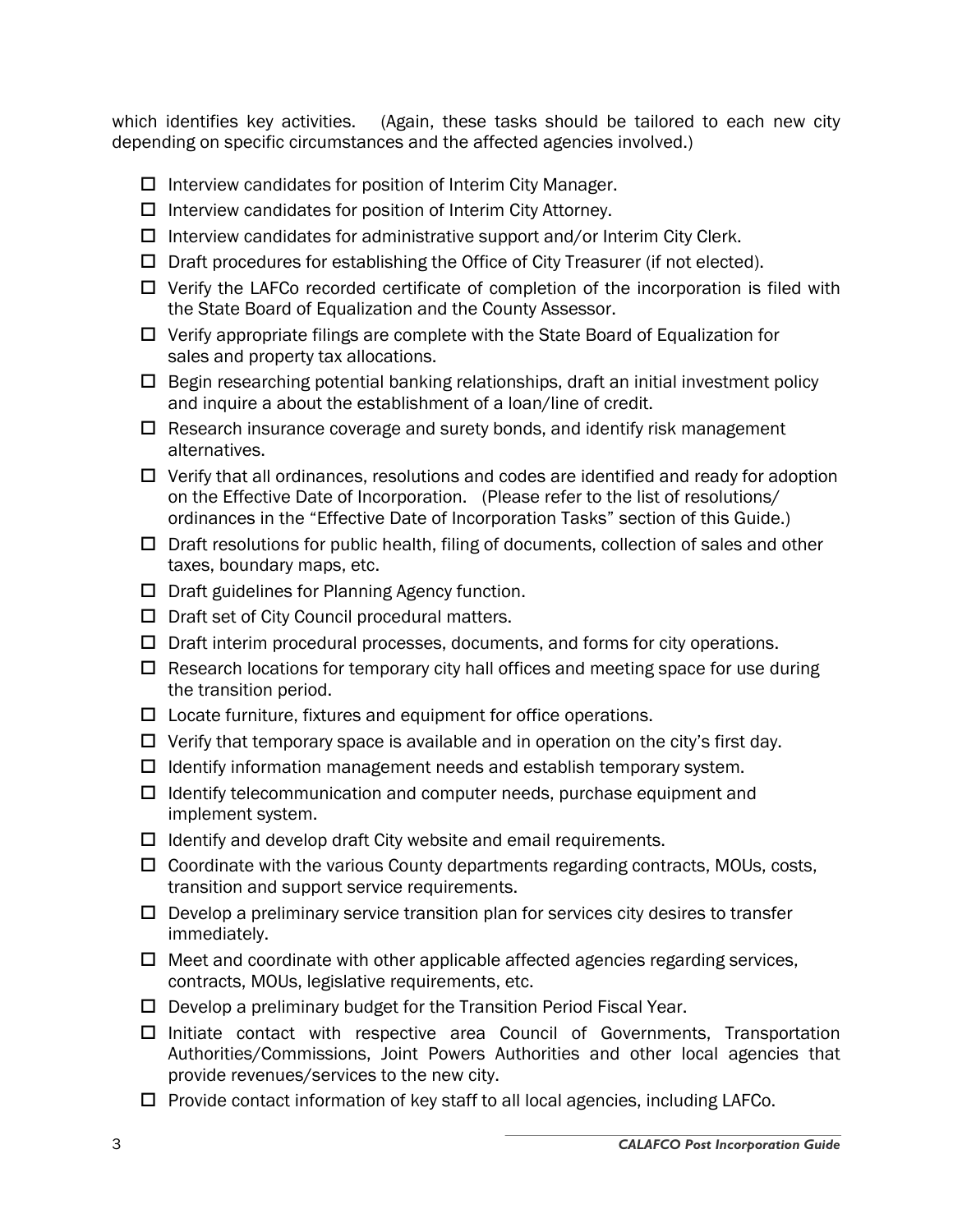#### Consultant "Best Efforts" Agreements

The new city will have no revenue during the Pre-Incorporation Transition Period, and only limited revenue for several months during the Post-Incorporation Transition Period. Additionally, the new City Council-Elect will not have legal standing to commit city funds or sign contracts until the Effective Date of Incorporation.

In order to execute the various responsibilities and actions identified above, historically new cities have entered into "Best Efforts" agreements with one or more consultants and/or firms to assist in these activities. These consultants/firms generally are required to fund all costs associated with establishing the city and beginning operations, with only a "promise for reimbursement" once the city starts receiving sufficient revenues. Additionally, it is also common practice to seek "lines of credit" with either the county, or a local financial institution in order to create a sufficient cash flow for reimbursing these costs. This line of credit, if established, cannot be accessed until after the Effective Date of Incorporation.

#### County & Other Affected Agencies Checklist

During the Pre-Incorporation Transition Period, the county and other affected agencies are responsible for establishing the revenue and cost tracking system each will use when the Post Incorporation Transition Period begins. This system will quantify the net costs of services provided to the city during the Transition Period. The revenue and cost tracking systems can take different forms depending on the service requirements and data base capabilities of each agency. Generally only those costs and revenues that will transfer to the city should be tracked.

- $\Box$  Establish a complete Assessor Parcel Number (APN) list for the new city jurisdiction from the official map and legal description available from LAFCo. **NOTE**  $-$  LAFCo is responsible to file a "Statement of Boundary Change" with the State Board of Equalization (SBE), and the County Assessor & Auditor-Controller's Offices (Government Code Section 57204). The new city is responsible to ensure that the submittal is complete in all respects in accordance with Government Code Sections 54900-54904, and to provide any additional information required by SBE for filings deemed incomplete.
- $\Box$  Coordinate with the SBE for the establishment of new Tax Rate Area (TRA) numbers for the new city jurisdiction. NOTE- the SBE is responsible to administer the TRA system and establish the new TRAs for the new city.
- $\Box$  Develop the new city's AB 8 allocation factors for all Property Tax allocations (General Fund, Structural Fire Fund, CSAs detached and transferred, Special districts, etc).
- $\Box$  Establish an internal system for identifying and tracking the following revenue and cost elements as applicable:
	- ◆ Sales and Use Tax.
	- Property In Lieu of Sales Tax.
	- Transient Occupancy Tax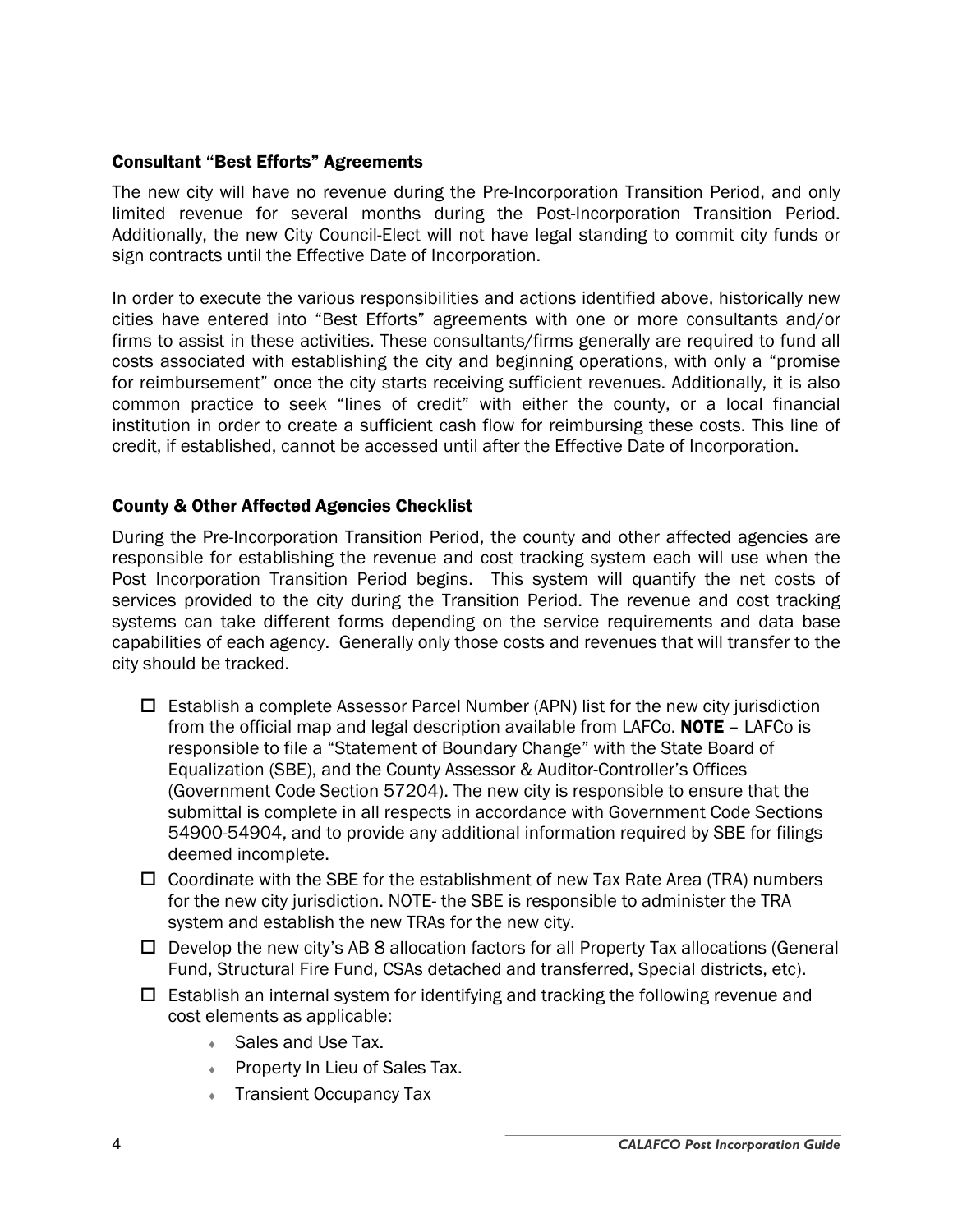- Franchise Fees (generally Electricity, Natural Gas, Cable TV, Water, Solid Waste, etc.).
- Documentary Transfer Tax.
- ♦ Fines and Forfeitures (only those that will transfer to the new city).
- Special Assessments (excluding AB 8 Property Tax) for all Special Assessment Districts such as Landscape Maintenance Districts, Lighting Districts, and CSAs, etc.
- ♦ Revenues (excluding Property Tax and Special Assessments) and costs associated with all Special Assessment Districts such as Landscape Maintenance Districts, Lighting Districts, and CSAs, etc.
- Revenues and costs associated with providing Animal Control and Sheltering services.
- ♦ Revenues and costs associated with providing Recreational services.
- Revenues and costs associated with providing Land Use Planning services.
- Revenues and costs associated with providing Engineering and Surveying services.
- Revenues and costs associated with providing Building and Safety Permit, Plan Check and Inspection services.
- ♦ Revenues (excluding Streets & Highways Code Sections 2104, 2105, 2106 and 2107 Fuel Taxes) and costs associated with providing Road and Traffic Signal Maintenance services.
- Revenues and costs associated with providing Street Sweeping, Local Drainage, Weed Abatement and Landscape Maintenance services.
- Costs associated with providing Fire Protection and Emergency Medical Services.
- Costs associated with providing Law Enforcement services.
- Costs associated with maintaining Parks, Trails, and other Public Facilities.
- **Costs associated with the Incorporation Election.**
- $\Box$  Develop a list of all Fees for Services in place that will initially transfer to the new city for submittal to the new city.
- $\Box$  Develop a report of all fees, competitive grants, and other revenues (excluding fuel and non-competitive revenues) collected from internal and other agencies applicable to projects in progress or planned the new city jurisdiction. List should include unexpended Development Impact Fees collected from projects within the new city jurisdiction prior to incorporation.
- $\Box$  Develop a list of all local parks, trails, and other public facilities that will transfer to the new city. (NOTE- Do not include any park, trail, and other facility that is considered "regional" and/or will remain an asset of the county/affected agency.)
- $\Box$  Develop a list of all economic development, environmental, recreational, and other applicable programs and services that will transfer to the new city. (**NOTE** - Do not include programs that remain a required County provided program or service.)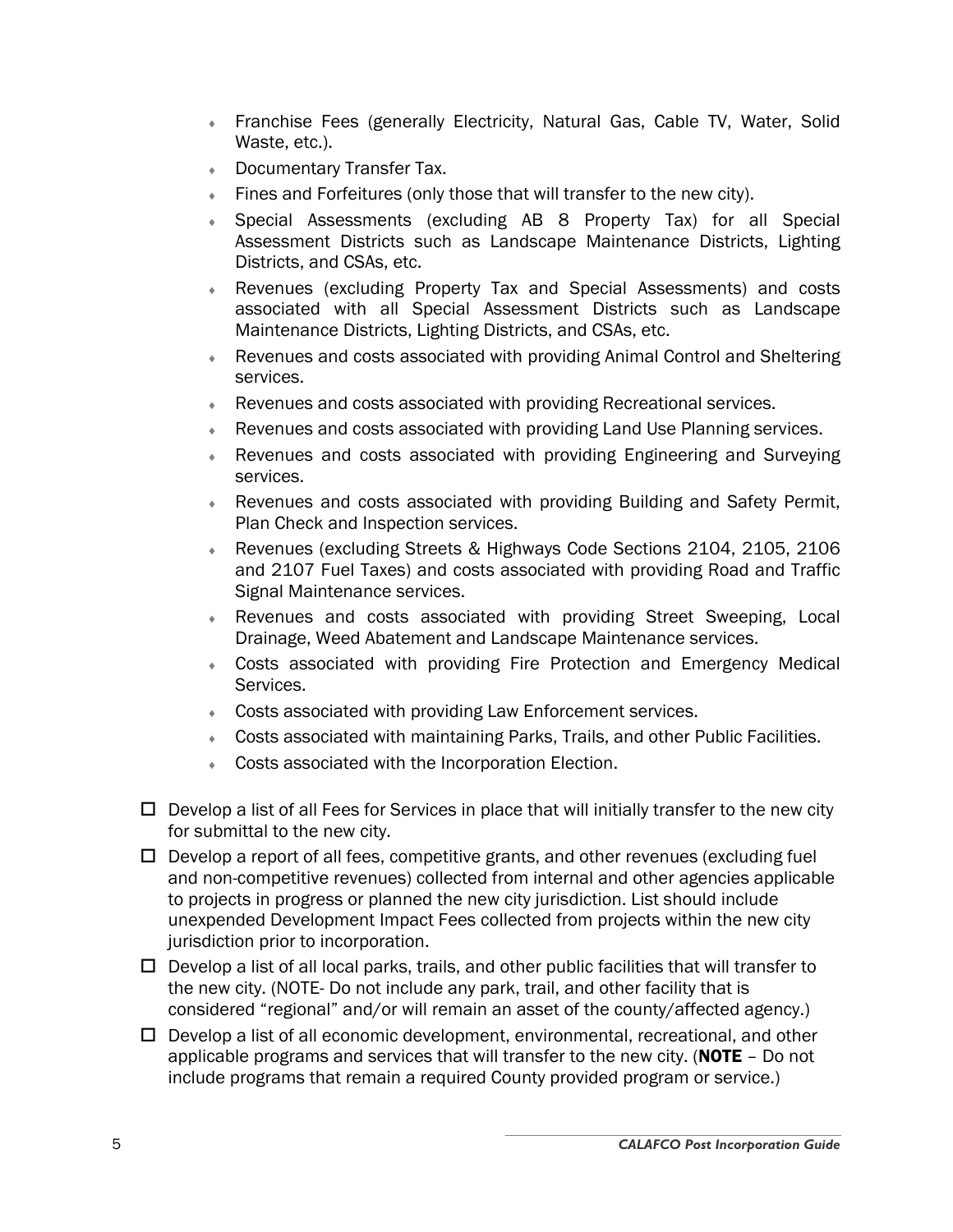- $\Box$  Develop a list of projects planned and/or in progress within any Redevelopment Project Area or Sub-Area partially or wholly encompassed within the new city jurisdictional boundary for submittal to the new city. Identify funding status and any outstanding indebtedness/obligations from bond/indenture issuance.
- $\square$  Develop a status report of all projects that are in the Planning, Permitting and/or Inspection process that will not be completed and closed out prior to the Effective Date of Incorporation for submittal to the new city.
- $\Box$  Develop a status report of all major Capital Improvement transportation and other projects that are in planning or in progress and will not complete prior to the Effective Date of Incorporation for submittal to the new city.
- $\Box$  Develop a list of all county administered Community Facilities Districts (CFD) for submittal to the new city. ( $NOTE - Generally$  the applicable county/affected agency will continue the management and legislative/administrative oversight responsibilities for any CFD that is in existence on the Effective Date of Incorporation.)

## EFFECTIVE DATE OF INCORPORATION TASKS

On the Effective Date of Incorporation, the new city will have several tasks that must be completed at the first city council meeting. Generally, the first order of business for the city council after being sworn in is the selection of the Mayor and Mayor Pro Tempore. Subsequent to those appointments, the city council then must adopt all mandatory urgency ordinances, agreements and resolutions necessary to conduct business as a legal municipality. Additionally, the city council may also adopt any additional agreements, resolutions, etc. not considered mandatory but desired.

The following is a listing of all general mandatory items that the new city must adopt. Also included are common optional items that are jurisdictional specific, and those that the new city may consider for adoption:

#### Urgency Ordinances

The following Ordinances are either required or recommended to be adopted on the Effective Date of Incorporation and will go into effect immediately.

- $\Box$  Urgency Ordinance providing for all county Ordinances to remain in effect for 120 days.
- $\Box$  Urgency Ordinance adopting the Bradley-Burns Sales and Use Tax to be administered by the State Board of Equalization.
- □ Urgency Ordinance establishing a Special Gas Tax Street Improvement Fund.
- $\Box$  Urgency Ordinance adopting a Documentary Transfer Tax.
- $\Box$  Urgency Ordinance to continue the existing Transient Occupancy Tax. (As applicable)
- $\Box$  Urgency Ordinance to continue the existing Business License Tax. (As Applicable)
- $\Box$  Urgency Ordinance to continue the existing Utility Users Tax. (As Applicable)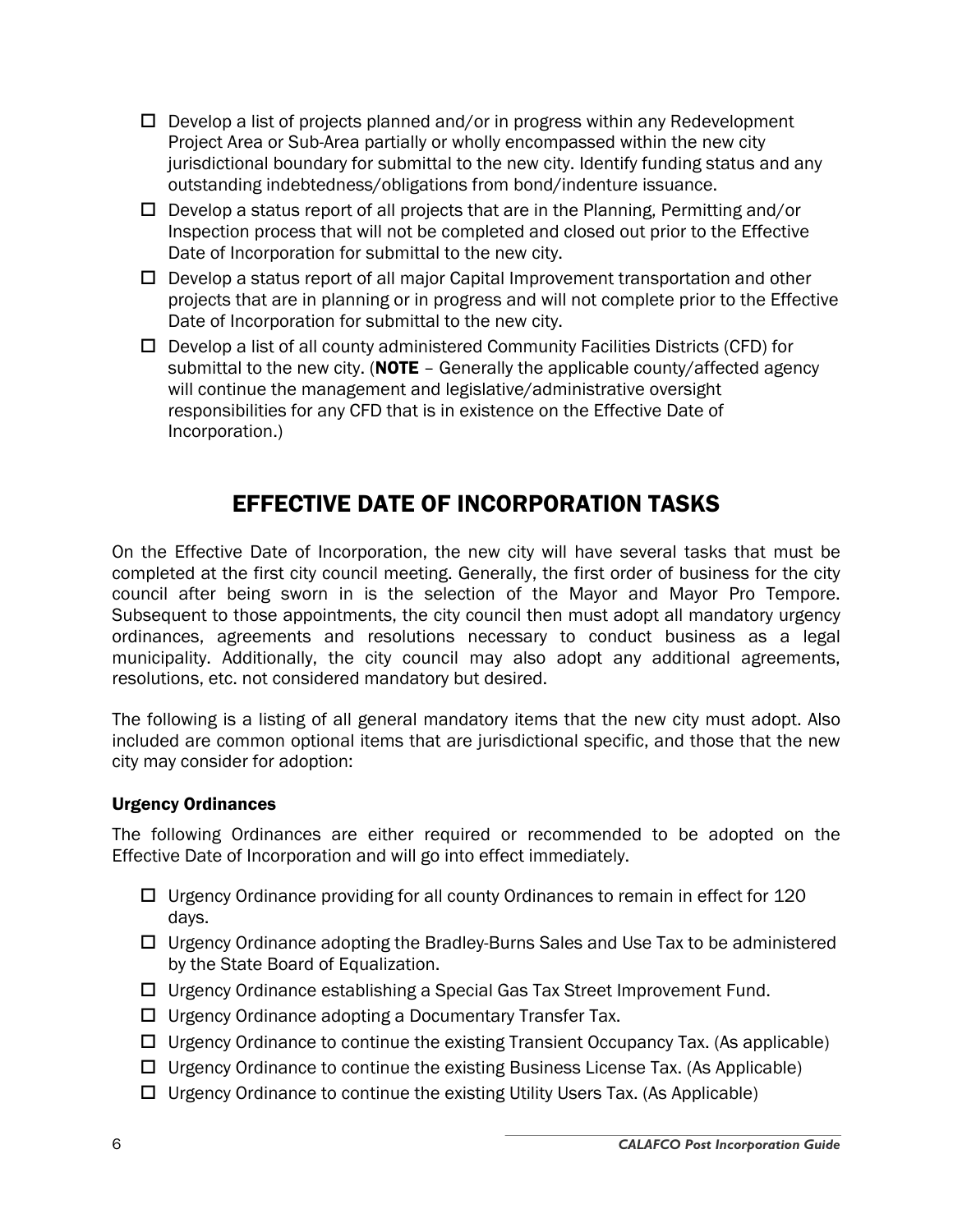- $\Box$  Urgency Ordinance transferring Tax Assessment and Collection Duties to the county Assessor and Tax Collector
- □ Urgency Ordinance adopting any local Major Bridge and Thoroughfare Fees. (As applicable)
- $\Box$  Urgency Ordinance adopting any locally specific programs mandatory for receiving transportation and other program revenues. (As applicable)
- $\Box$  Urgency Ordinance establishing the City Council as the City Planning Agency.
- $\Box$  Urgency Ordinance declaring the City Council as the Redevelopment Agency for the City. (As applicable)
- $\Box$  Urgency Ordinance creating and establishing a City Manager form of government and the position of City Manager.
- $\Box$  Urgency Ordinance adopting an interim City Seal.

#### Other Ordinances

The following Ordinances may be adopted as a "first reading" followed by a "second reading" at a subsequent meeting. If adopted, they become effective 30 days later.

- $\Box$  Ordinance establishing an interim Claims Procedure.
- $\Box$  Ordinance providing for City Council member salaries.
- $\Box$  Ordinance authorizing City Council Reimbursement for Expenses Incurred in Performance of their Duties.
- □ Ordinance establishing interim Personnel & Administrative Rules.
- $\Box$  Ordinance establishing the city interim Municipal Code.

#### Resolutions

#### *Continuation of County and State Services/Laws*

- $\Box$  Resolution adopting all county resolutions applicable to the city.
- $\Box$  Resolution requesting continuation of county services during the transition year.
- $\Box$  Resolution requesting continuation of traffic enforcement services by the California Highway Patrol. (90 Days)
- $\Box$  Resolution authorizing county officials to enforce laws in the city during the transition year.
- $\Box$  Resolution providing for enforcement by the county health officer of all State health laws and regulations within the city.

#### *City Operations*

- $\Box$  Resolution designating the time, date and location for regular City Council meetings.
- $\Box$  Resolution appointing the City Manager, City Attorney, City Clerk, City Treasurer, Purchasing Agent.
- $\Box$  Resolution appointing a City Engineer.
- $\Box$  Resolution approving agreement to provide interim financial services.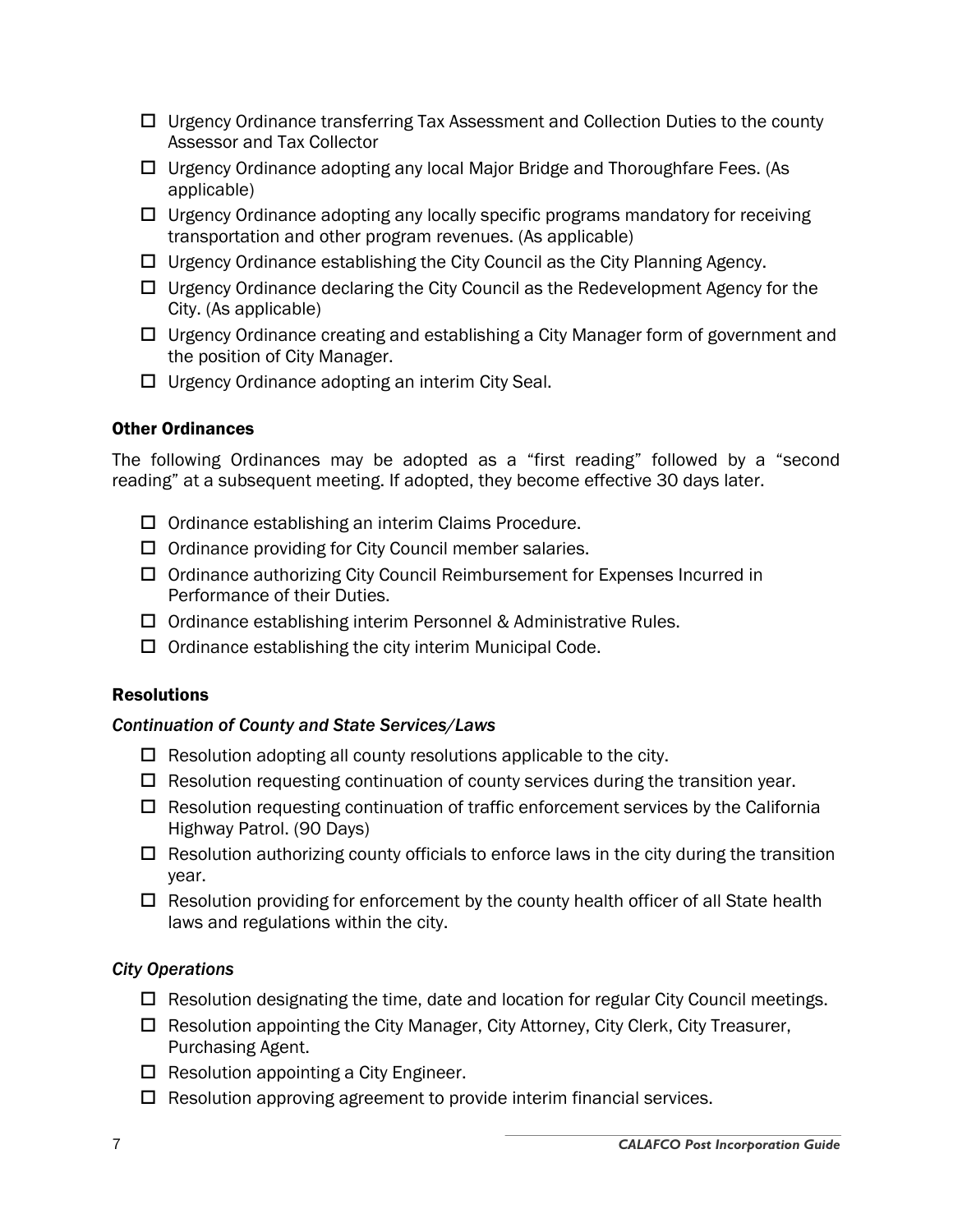- $\Box$  Resolution approving agreement for interim City Manager services.
- $\Box$  Resolution approving agreement for interim legal services.
- $\Box$  Resolution designating locations for posting of agendas, ordinances, and/or resolutions required by law to be posted.
- $\Box$  Resolution establishing procedure for selection of Mayor and Mayor Pro-Tempore.
- $\Box$  Resolution establishing procedures for conduct of City Council meetings.
- $\Box$  Resolution proposing a Conflict of Interest Code.
- $\Box$  Resolution authorizing the City Manager to hire personnel and purchase necessary supplies.
- $\Box$  Resolution establishing an address for receiving U.S. mail.
- $\Box$  Resolution setting bond amounts for City Clerk, City Treasurer and other designated personnel.
- $\Box$  Resolution ratifying lease agreements for city office space.
- $\Box$  Resolution ratifying all interim service agreements for city operations. (As Applicable)
- $\Box$  Resolution authorizing filing the Statement of Boundary Creation and all relevant documents.
- $\Box$  Resolution authorizing filing of documents with state and county offices and officers.

#### *Financial*

- $\Box$  Resolution approving agreement for state administration of local Sales and Use Taxes.
- $\Box$  Resolution consenting to cancellation of uncollected taxes, penalties and costs based on the consent of the County legal advisor.
- $\Box$  Resolution authorizing examination of Sales and Use Tax records.
- $\Box$  Resolution requesting Federal Tax Identification Number and directing filing of a Statement of Facts and related information with Secretary of State.
- $\Box$  Resolution adopting a Petty Cash Fund.
- $\Box$  Resolution designating City Holidays.
- $\Box$  Resolution adopting the Budget for the current fiscal year. (Inclusive of the General Fund, Gas Tax Street Improvement Fund, and all applicable other restricted funds)
- $\Box$  Resolution continuing the levy and collection of all previously authorized county assessments, fees, charges and taxes.
- $\Box$  Resolution ratifying the Provisional Appropriations Limit for the current fiscal year. (Established by LAFCO Resolution)
- $\Box$  Resolution approving the Revenue Neutrality Agreement between the county and the city. (As Applicable)
- $\Box$  Resolution authorizing investment of city monies in an investment fund. (Generally cities will invest in the Local Agency Investment Fund)
- $\Box$  Resolution establishing procedure for payment of city obligations.
- $\Box$  Resolution designating the applicable county as the city agent for service of process under the Revenue and Taxation Code.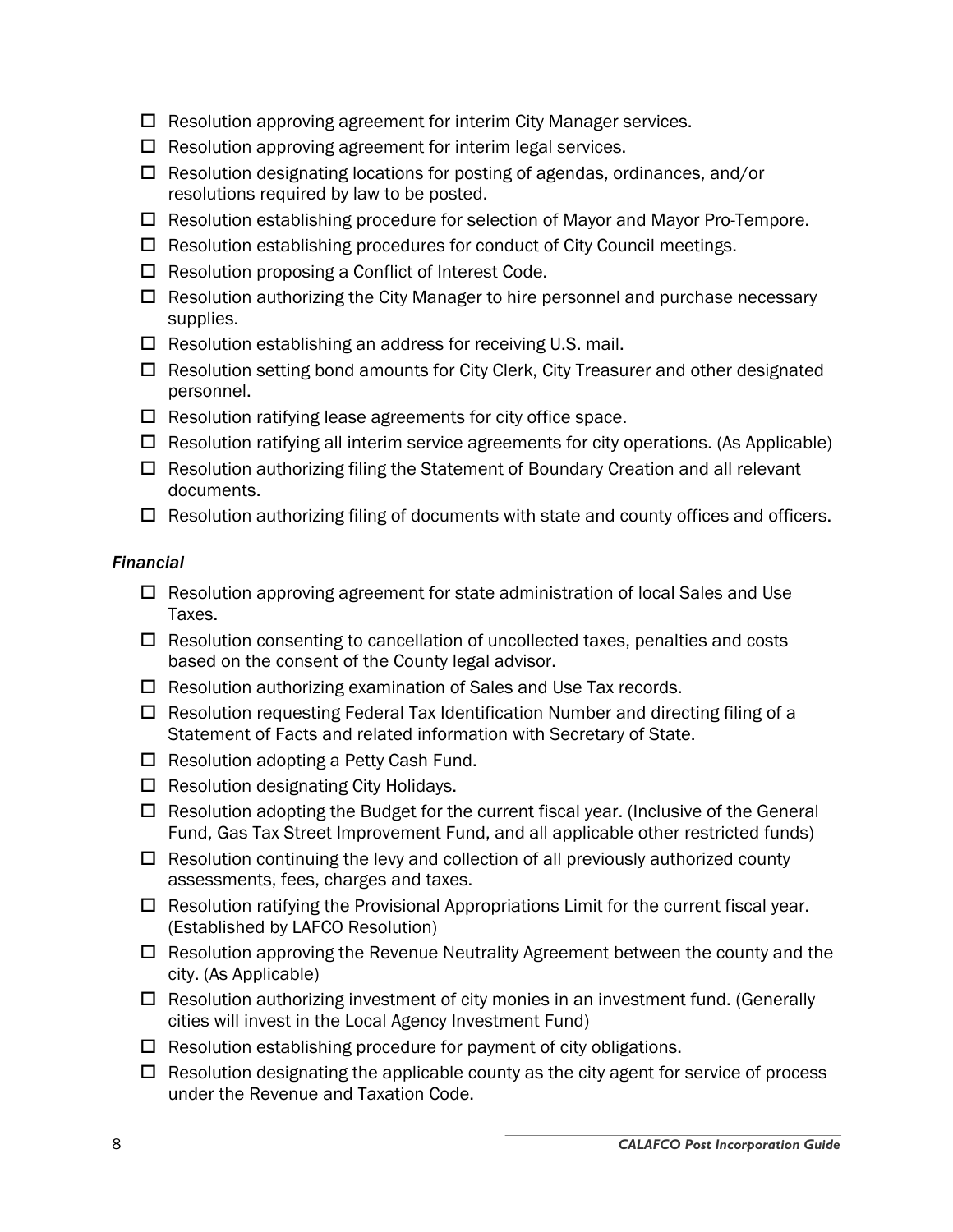- $\Box$  Resolution designating the city's bank and designating the persons authorized to transact city business, and sign warrants and checks.
- $\Box$  Resolution establishing a revolving Line of Credit. (As Applicable)
- Resolution authorizing reimbursement for Pre-Incorporation and Post-Incorporation expenses.

#### *Transfer of Responsibilities/Facilities*

- $\Box$  Resolution approving membership in any mandatory local Commission, Joint Powers Authority or other entity required by governing law. (As Applicable)
- $\Box$  Resolution accepting all streets, roads and bridges to be transferred to the city. (As Applicable)
- $\Box$  Resolution accepting all parks to be transferred to the city. (As Applicable)
- $\Box$  Resolution accepting all public facilities within the city to be transferred. (As Applicable)
- $\Box$  Resolution accepting authority for all Landscape Maintenance Districts, County Service Areas, Lighting Districts, and other special assessment districts to be detached from the county and transferred to the city. (Designated by LAFCo Resolution)
- $\Box$  Resolution waiving automatic detachment from any Landscape Maintenance District, County Service Area, Lighting District, or other special assessment districts not designated for transfer to the city. (Designated by LAFCO Resolution) Resolution approving and accepting insurance coverage. (Generally cities will join one of several JPAs)
- $\Box$  Resolution accepting assignment of county interests in franchise agreements transferred.
- $\Box$  Resolution transferring all Surveying duties from the county Surveyor to the City Engineer.
- $\Box$  Resolution transferring certain Public Works services (**Note** add language to include other services Planning, Code Enforcement, Building & Safety)

Note: *State law treats different types of county decisions differently after an incorporation. Note the following code sections for details:* 

| Zoning                        | Government Code §57376                                                                         |
|-------------------------------|------------------------------------------------------------------------------------------------|
| <b>General Plans</b>          | Government Code §65360                                                                         |
| Development Agreements        | Government Code §65865.3                                                                       |
| <b>Vesting Tentative Maps</b> | Government Code §66498.1 (see also City of Goleta v. Superior<br>Court (2000) 40 Cal. 4th 270) |
| <b>Building Permits</b>       | Health & Safety Code §19829                                                                    |

#### *Land Use/CEQA*

- $\Box$  Resolution adopting the county General Plan and Zoning Code on an interim basis as the city's General Plan.
- $\Box$  Resolution adopting CEQA guidelines.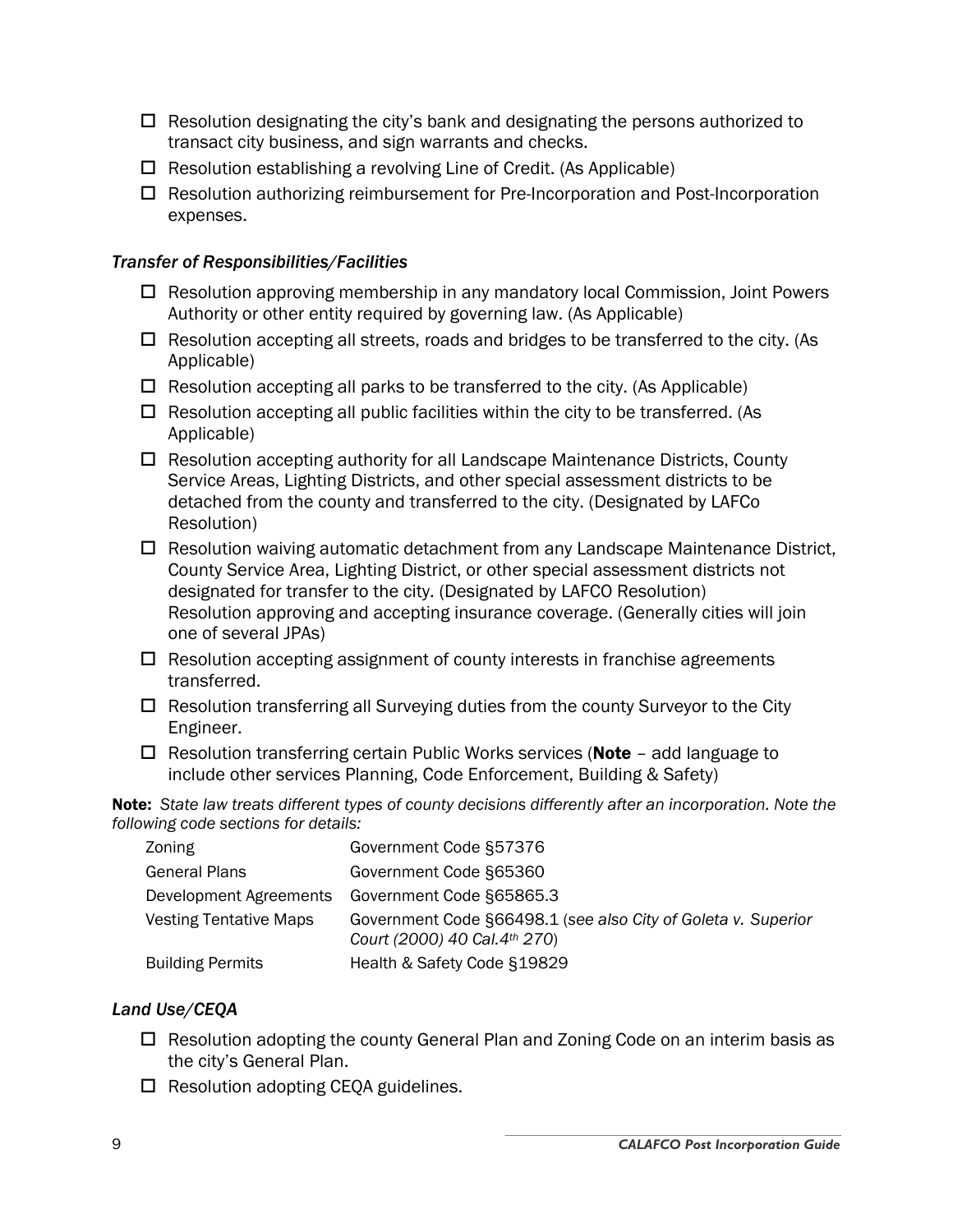New cities generally hold a ceremonial session for elected official recognition, public recognition and community celebration for marking the historical significance of establishing the city. This celebration can be incorporated into the first city council meeting or can be held at a separate meeting to suit the desires of the city council and the community.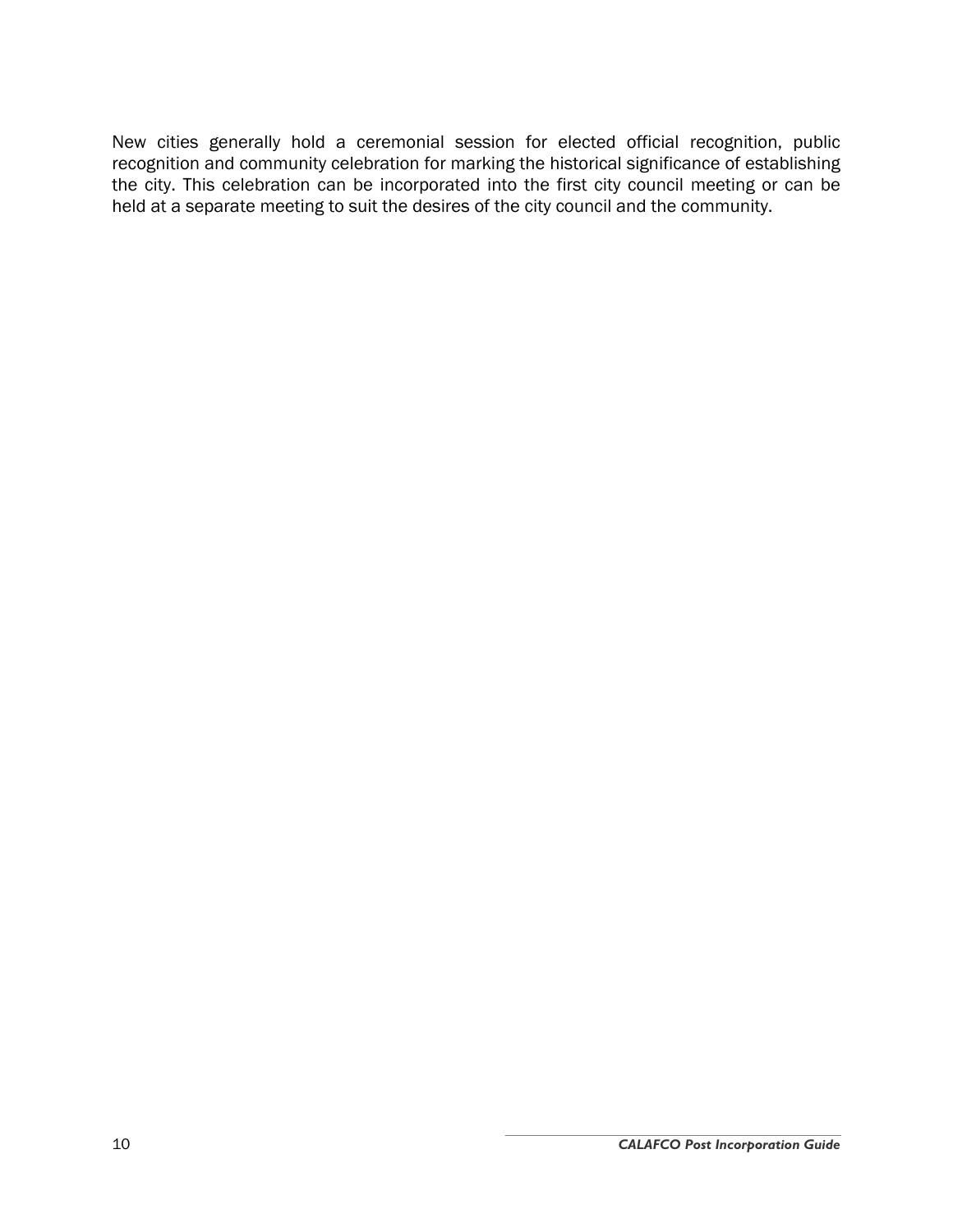## POST- INCORPORATION TRANSITION PERIOD

During the Post-Incorporation Transition Period, the county and other affected agencies will be primarily responsible for providing continuing services to the new city until transferred. The costs for these services are provided on a "net cost" reimbursable basis for a defined period of time after incorporation. This requirement is state mandated and is designed to allow the new city some time to establish its initial staffing, develop an interim service plan, and accrue some initial start up revenues.

The revenue and cost tracking systems, developed during the Pre-Incorporation Transition Period, should be updated on an ongoing basis to accurately capture expenses and revenues during this period. During this time, the new city should work with the county and other affected agencies to develop and implement a municipal service transition plan that provides for the smoothest and most cost efficient transfer of services for both governmental agencies. The new city may elect to transfer any service wholly or partially during this period, but must accept all service responsibility at the end of the Post-Incorporation Transition Period.

Additionally, during this period the county and the new city should negotiate any services that will remain as "contracted" services with the county after the Post-Incorporation Period. These contracts must be adopted and approved by the governing boards of both the county and the new city prior to the end of the Post-Incorporation Transition Period.

#### New City Requirements

The following is a list of those responsibilities and activities that the city will continue to undertake during the Post-Incorporation Transition Period:

- $\Box$  Review all county ordinances, resolutions, standards, plan review criteria, etc. and begin tailoring to the city's unique requirements.
- $\Box$  Begin development, preparation and adoption of permanent codes and ordinances.
- $\Box$  Assure that all statutory requirements of the City are addressed.
- $\Box$  Organize the Planning Commission and other commissions or committees determined by the City Council and prepare related guidelines.
- $\Box$  Develop, in conjunction with the county, the service transition plan, identifying the service transition process and any services to be transferred prior to the end of the Transition Period.
- $\square$  Develop staffing and contract services plan for all City Services/Departments to be implemented prior to the end of the Transition Period.
- $\Box$  Develop and prepare any necessary RFPs and RFQs for permanent contract services.
- $\Box$  Initiate recruitment for permanent City Manager.
- $\Box$  Initiate recruitment for permanent City Attorney.
- $\Box$  Prepare position description specifications for initial permanent city staff.
- $\Box$  Develop personnel systems including the compensation plan and benefits plan.
- $\Box$  Prepare recruiting plan for City Staff and hire as appropriate.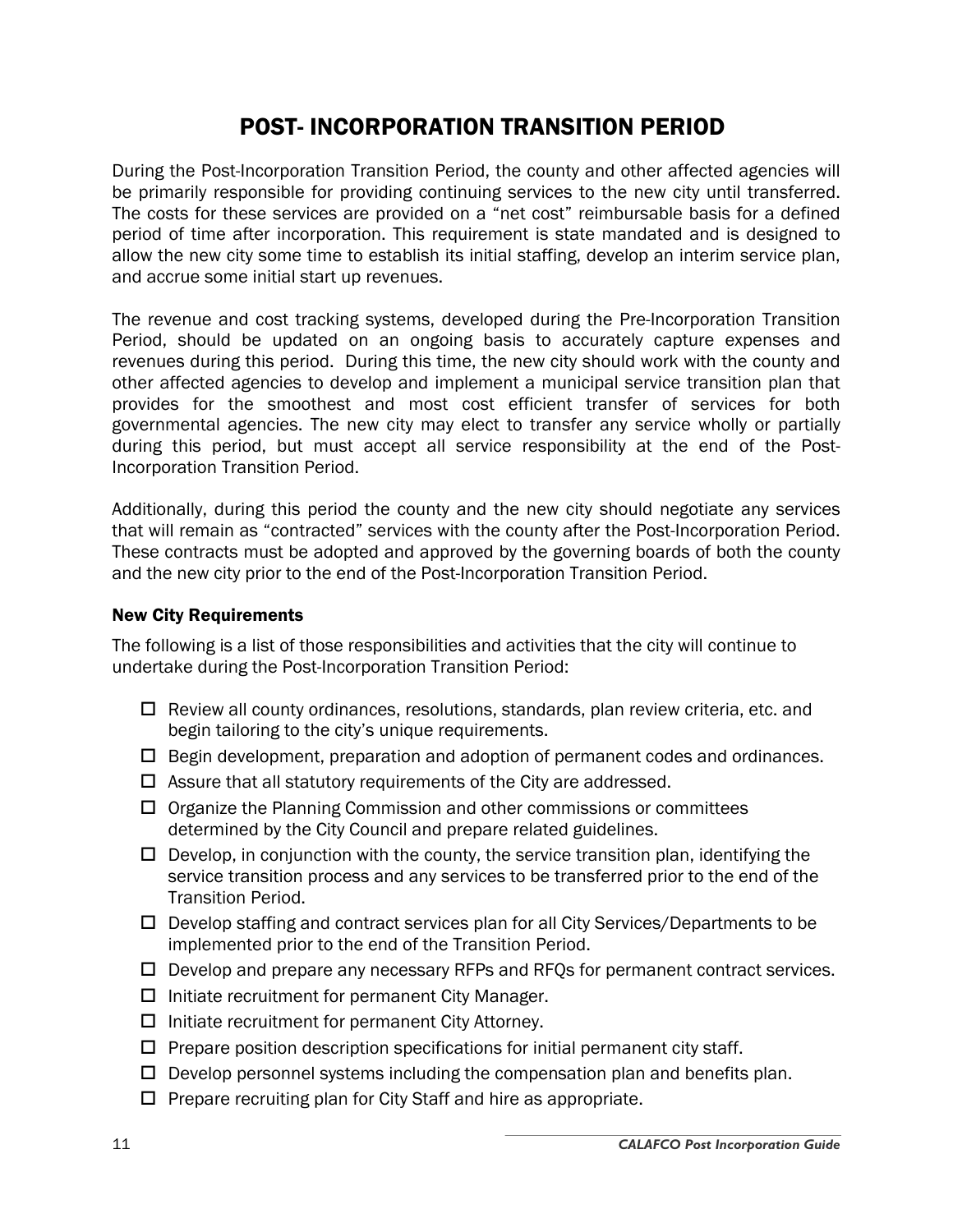- $\Box$  Update Transition Period budget as revenues/costs are further defined.
- $\Box$  Prepare the following fiscal year city budget and a 3-10 year projection.
- $\square$  Prepare a 7-Year Infrastructure and Facilities Capital Improvement Plan.
- □ Implement compliance with GASB 34, GASB 45, SAS 101-111, SAS 114 and NPDES.
- $\square$  Prepare implementation plans for all City operations.
- $\Box$  Implement public counter procedures.
- $\Box$  Develop and validate an accurate inventory of city assets, including a field inventory.
- $\Box$  Develop fee structures to be used by the city.
- $\Box$  Negotiate permanent contract for police and fire services and other contracted services.
- $\Box$  Review all existing franchise agreements and prepare notices
- $\Box$  Establish working relationships with community associations or groups
- $\Box$  Finalize long term city hall office and meeting room requirements and layout and complete space negotiations.
- $\Box$  Secure any required additional furnishings, fixtures and equipment for long term city hall.
- $\Box$  Coordinate and prioritize planning, engineering and building projects for transition.
- $\square$  Develop a final schedule for transition of services including transfer of responsibility for law enforcement, fire services, public works, streets and parkway maintenance and parks and recreation. This includes streets, signals, sweeping, parkway, trees, signs, etc. and all related budgets, revenues and expenditures.
- $\Box$  Finalize interim service agreements with the County and other agencies
- $\Box$  Negotiate transitional agreements and MOUs with the county for approval by the City Council.
- $\Box$  Develop and install management systems including word processing, network, data bases, etc.
- $\Box$  Develop and install financial management, budgeting and purchasing system.
- $\square$  Develop records management and retention system.
- $\Box$  Create permanent city website/homepage/e-government services.
- $\Box$  Implement e-government systems such as on-line citizen request reporting, response, and tracking system.

#### County and Other Affected Agency Requirements

The following is a listing of those responsibilities and activities that the county and other affected agencies will be responsible for during the Post-Incorporation Transition Period:

- $\Box$  Develop a service transition plan in coordination with the city for all services.
- $\Box$  Continue service delivery of all municipal services until the end of the Post-Incorporation Transition Period, or until requested for transfer by the city, whichever occurs first.